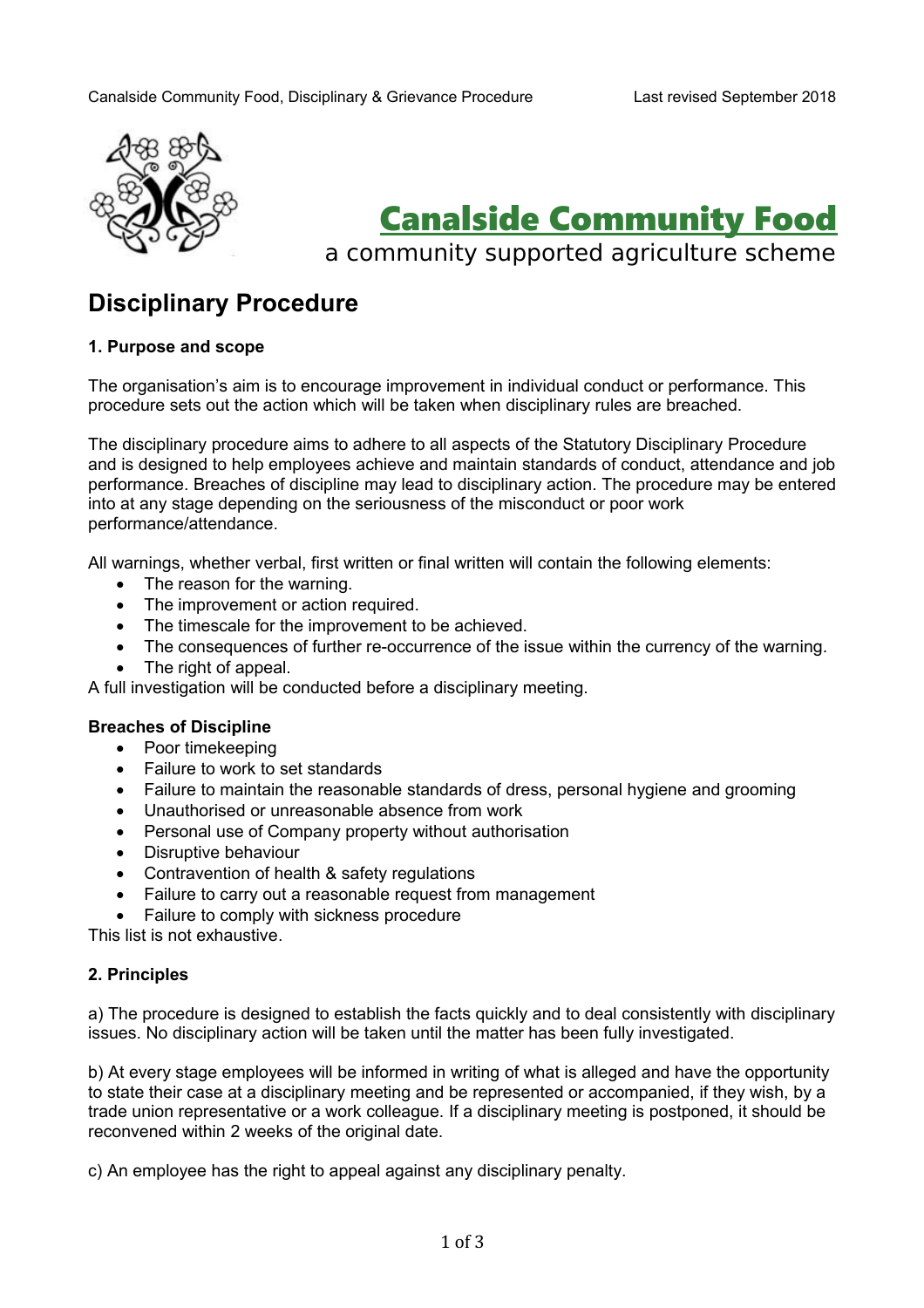d) For staff who don't have a manager, the steering group HR representative(s) would be the contact in cases of disciplinary matters.

#### **3. The Procedure**

#### **Stage 1 - verbal warning**

A formal verbal warning would normally be given for first instances of minor misconduct, poor work performance or attendance issues. A note of the warning will be placed on the employee's file, but subject to satisfactory attendance, work performance and work conduct, will cease to be effective for disciplinary purposes after a period decided at the time of the warning.

#### *Stage 2 – first written warning*

If further misconduct is committed or no improvement is made within the period of formal verbal warning, a first written warning will be given following a disciplinary hearing.

A first written warning would also be appropriate where the nature of the offence is considered too serious for a formal verbal warning. A copy of the warning will be placed on the employee's file, but subject to satisfactory attendance, work performance and work conduct, will normally cease to be effective for disciplinary purposes after a period decided at the time of the warning.

The employee will also be informed that a final written warning may be considered if there is no sustained satisfactory improvement or change. (Where the first offence is sufficiently serious, for example because it is having, or is likely to have, a serious harmful effect on the organisation, it may be justifiable to move directly to a final written warning.)

#### *Stage 3 – final written warning*

If the offence is serious, or there is no improvement in standards, or if a further offence of a similar kind occurs, or where a serious first offence is committed which falls short of gross misconduct, a final written warning will be given which will include the reason for the warning and a note that if no improvement results within a period decided at the time of the warning, or if there is a further offence, action at Stage 4 will be taken. A copy of this will be place in the employee's file.

#### *Stage 4 – dismissal or action short of dismissal*

If the conduct or performance has failed to improve, or a further offence is committed, and a final written warning has already been given, the emplovee may suffer demotion, disciplinary transfer. loss of seniority (as allowed in the contract) or dismissal, following a disciplinary hearing. The employee will be notified in writing and will be given reasons for the dismissal. This will also advise the date of termination of employment and their right to appeal.

Please note that there may be occasions where an employee's conduct is satisfactory throughout the period the warning is in force, only to lapse very soon thereafter. Where a pattern emerges and/or there is evidence of abuse, the employee's disciplinary record should be borne in mind in deciding how long any warning should last.

#### *Gross misconduct*

If, after investigation, it is confirmed that an employee has committed an offence of the following nature (the list is not exhaustive), the normal consequence will be dismissal without notice or payment in lieu of notice.

#### **Examples of Gross Misconduct**

- Physical violence or dangerous horseplay.
- Flagrant disregard to Health & Safety procedures.
- Sexual Harassment.
- Unlawful discrimination and unlawful breach of Race Relations, Sex or Disability Acts.
- Rudeness to customers.